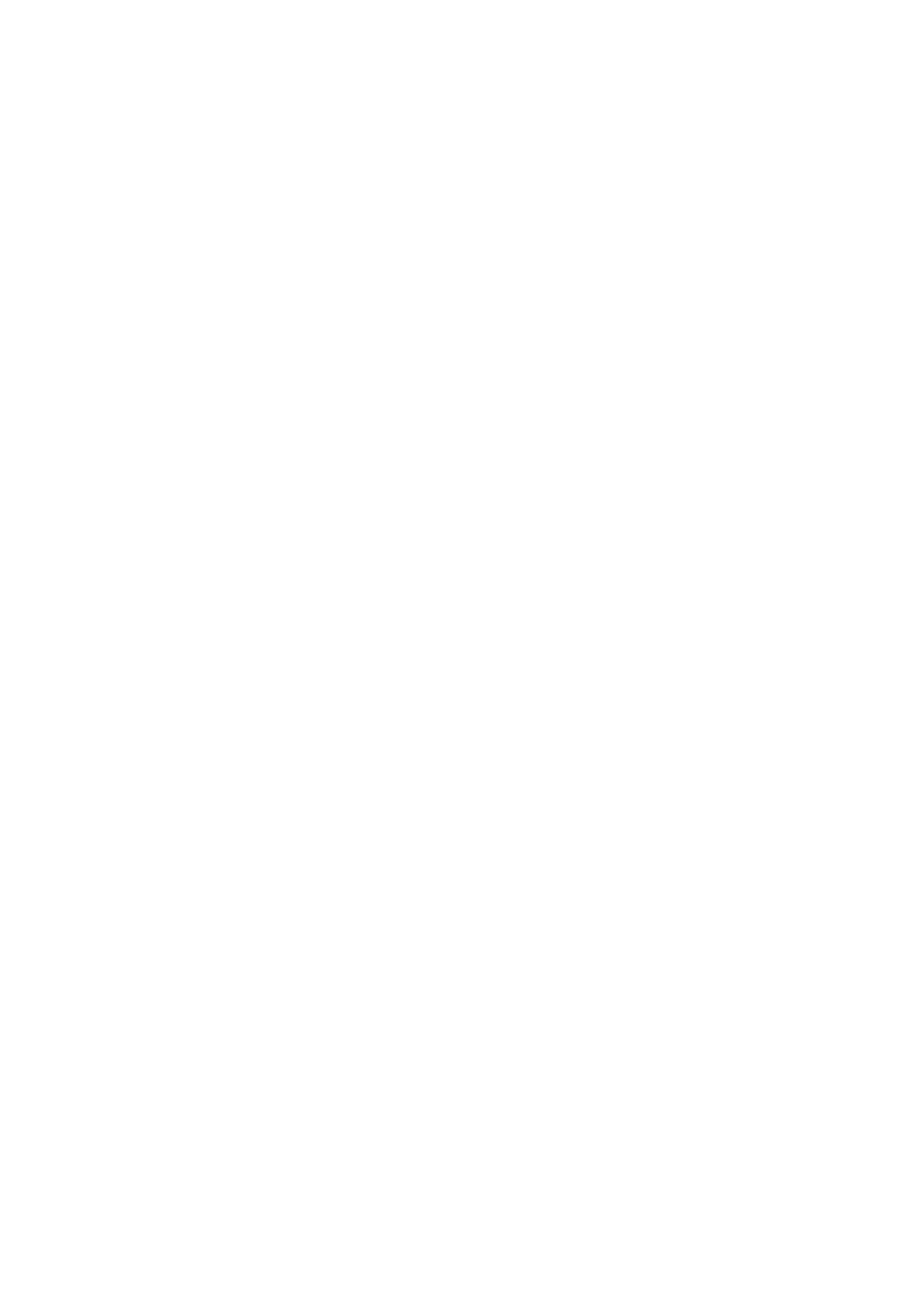#### SENATE BILL NO. 94–SENATOR SETTELMEYER

FEBRUARY 3, 2021  $\overline{\phantom{a}}$  , where  $\overline{\phantom{a}}$ 

### Referred to Committee on Judiciary

SUMMARY—**[**Revises provisions relating to public highways, roads and ways.**] Provides that an unlocked gate does not, in and of itself, constitute a public nuisance.** (BDR 15-440)

FISCAL NOTE: Effect on Local Government: Increases or Newly Provides for Term of Imprisonment in County or City Jail or Detention Facility. Effect on the State: No.

~ EXPLANATION – Matter in *bolded italics* is new; matter between brackets **[**omitted material**]** is material to be omitted.

AN ACT relating to **[**property; making it**] public nuisances; providing that an unlocked gate does not, in and of itself, constitute** a public nuisance **; [**for a person to engage in certain activities relating to certain public ways; providing that the posting of certain signs on private property does not constitute a public nuisance under certain circums authorizing an owner of private property upon which certain highways, roads or ways are located to commence certain civil actions; authorizing an owner of private property upon which certain roads or ways are located to erect and maintain a fence or gate a such a road or way under certain circumstances; setting forth certain requirements relating to such fences and gates; providing a penalty;**]** and providing other matters properly relating thereto.

#### **Legislative Counsel's Digest:**

Existing law <del>[makes it]</del> **states that:** (1) a public nuisance [for intimidation or any other unlawful means, to prevent or obstruct over or through entain highways, roads, state lands or other public use or a search and d 2 intimidation or any other unlawful means, to prevent or obstruct the free passage or transit 3 over or through certain highways, roads, state lands or other public lands or lands dedicated to 4 public use or to knowingly misrepresent the status of or assert any right to the exclusive use occupancy of those highways, roads, state lands or other public lands or lands dedicated has no leasehold interest<br>6 other public land or land 7 highway, road, state land or other public land or land dedicated to public use.**] is a crime**  against the order and economy of the State; and (2) a person commits a public nuisance if he or she engages in certain activities. (NRS 202.450) A person who commits or 10 **maintains a public nuisance for which no special punishment is prescribed is guilty of a**  11 **misdemeanor and a court may order the person to abate the nuisance and pay a civil<br>
12 <b>penalty of not less than \$500 but not more than \$5,000.** (NRS 202.470, 202.480) Section 1<br>
13 of this bill <del>[makes it]</del> revises th 12 **penalty of not less than \$500 but not more than \$5,000. (NRS 202.470, 202.480) Section 1** 13 of this bill  $\frac{1}{k}$  **[makes itt**] **revises the provisions setting forth the activities that constitute a** nublic puisance for a person to engage in such activities with respect to certain additional 14 public nuisance <del>[for a</del> person to engage in such a person in such a person in such as  $\frac{1}{2}$  respect to compute the value of the certain and the certain and the certain and the certain and the certain and the certai 15 public ways. Section 16 and specifies that the status of the status of the status of the status of the status of the status of the status of the status of the status of the status of the status of the status of the stat 16 any right to the exclusive use and occupancy of such highways, roads, ways or lands may be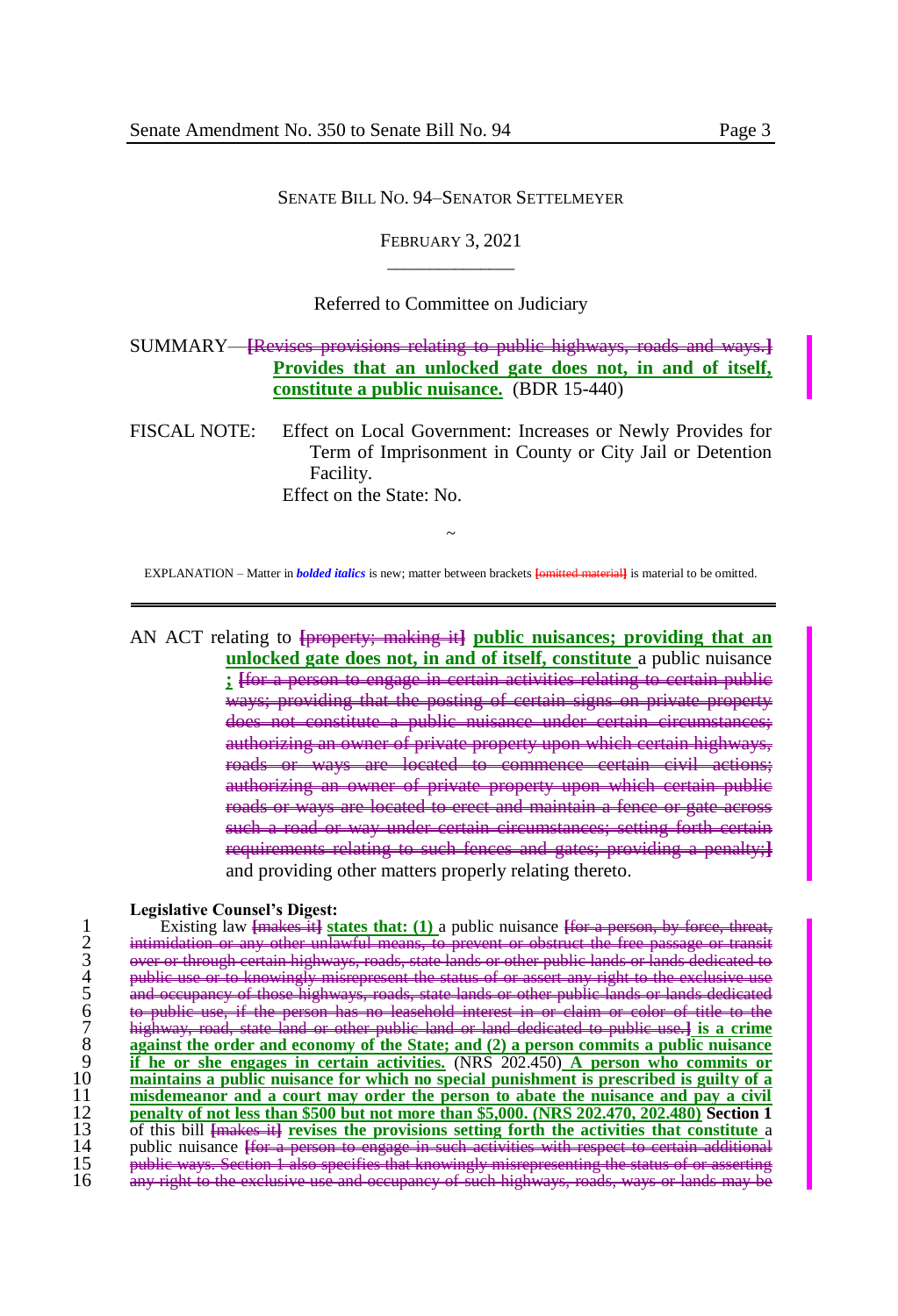17 accomplished by any means, including posting a "no trespassing" sign or other sign indicating 18 that such a highway, road, way or land is private property or communicating such an 19 indication verbally. However, section 1 further provides that it is] to specify that an **unlocked gate does** not **in and of itself, constitute** a public nuisance For an owner of private property indicating that the prop **unlocked gate does not** , in and of itself, constitute a public nuisance . However,  $\frac{1}{2}$ property upon which certain highways, roads or ways are located to post a sign on his<br>property indicating that the property is private property if next to such a sign, the property indicating that the property is private property if, next to such a<br>also posts a sign indicating that members of public may access the highway 23 owner also posts a sign indicating that members of public may access the highway, road or 24 way located on the property.**] Sections 3-5** of this bill make conforming changes to reflect the addition of the **[provisions of**] **provision made by section 1**.

 **[**Section 2 of this bill authorizes an owner of private property upon which certain highways, roads or ways are located who suffers damage or injury as a result of another **person's use of such a highway, road or way to bring a civil action against the person for** actual damages, and reasonable attorney's fees.

30 Section 6 of this bill authorizes an owner of private property upon which certain public 31 roads, unpaved county roads or public ways are located to crect and maintain a fence or gate across such a road or way if he or she submits a request to and is approved by the governmental entity that has jurisdiction over the road or way. Section 6 authorizes a governmental entity to approve such a request if it determines that the proposed fence or gate will not greatly inconvenience the traveling public. Section 6 also: (1) sets forth certain requirements for fences and gates erected and maintained pursuant to section 6; and (2) requires that certain signage be posted and maintained advising members of the public of certain information relating to the public road or way. Sections 1, 6 and 7 of this bill provide that a fence or gate erected and maintained pursuant to section 6 does not: (1) constitute a **public nuisance prohibited by existing law; or** (2) violate certain provisions of existing law making it a public offense to obstruct a road, street or alley. (NRS 202.450, 405.230)**]**

## THE PEOPLE OF THE STATE OF NEVADA, REPRESENTED IN SENATE AND ASSEMBLY, DO ENACT AS FOLLOWS:

1 **Section 1.** NRS 202.450 is hereby amended to read as follows:<br>2 202.450 1 A public puisance is a crime against the order an 2 202.450 1. A public nuisance is a crime against the order and economy of the State.  $\frac{3}{4}$  the State.

4 2. Every place:<br>5 (a) Wherein any 5 (a) Wherein any gambling, bookmaking or pool selling is conducted without a 6 license as provided by law, or wherein any swindling game or device, or bucket 7 shop, or any agency therefor is conducted, or any article, apparatus or device useful  $\begin{array}{cc} 8 & \text{therefor is kept;} \\ 9 & \text{(b) Whereif} \end{array}$ 

9 (b) Wherein any fighting between animals or birds is conducted;<br>10 (c) Wherein any dog races are conducted as a gaming activity:

10 (c) Wherein any dog races are conducted as a gaming activity;<br>11 (d) Wherein any intoxicating liquors are kent for unlawf

11 (d) Wherein any intoxicating liquors are kept for unlawful use, sale or  $12$  distribution;<br>13 (e) Whe

13 (e) Wherein a controlled substance, immediate precursor or controlled 14 substance analog is unlawfully sold, served, stored, kept, manufactured, used or 15 given away;<br>16 (f) That

16 (f) That is regularly and continuously used by the members of a criminal gang<br>17 to engage in or facilitate the commission of crimes by the criminal gang: or 17 to engage in, or facilitate the commission of, crimes by the criminal gang; or  $(8)$  Where vagrants resort

18 (g) Where vagrants resort,<br>19  $\rightarrow$  is a public nuisance

19  $\rightarrow$  is a public nuisance.<br>20  $\rightarrow$  3 Every act unlay

20 3. Every act unlawfully done and every omission to perform a duty, which act 21 or omission:  $\begin{array}{cc} 21 & \text{or omission:} \\ 22 & \text{(a) Ann} \end{array}$ 

22 (a) Annoys, injures or endangers the safety, health, comfort or repose of any considerable number of persons: considerable number of persons;

24 (b) Offends public decency;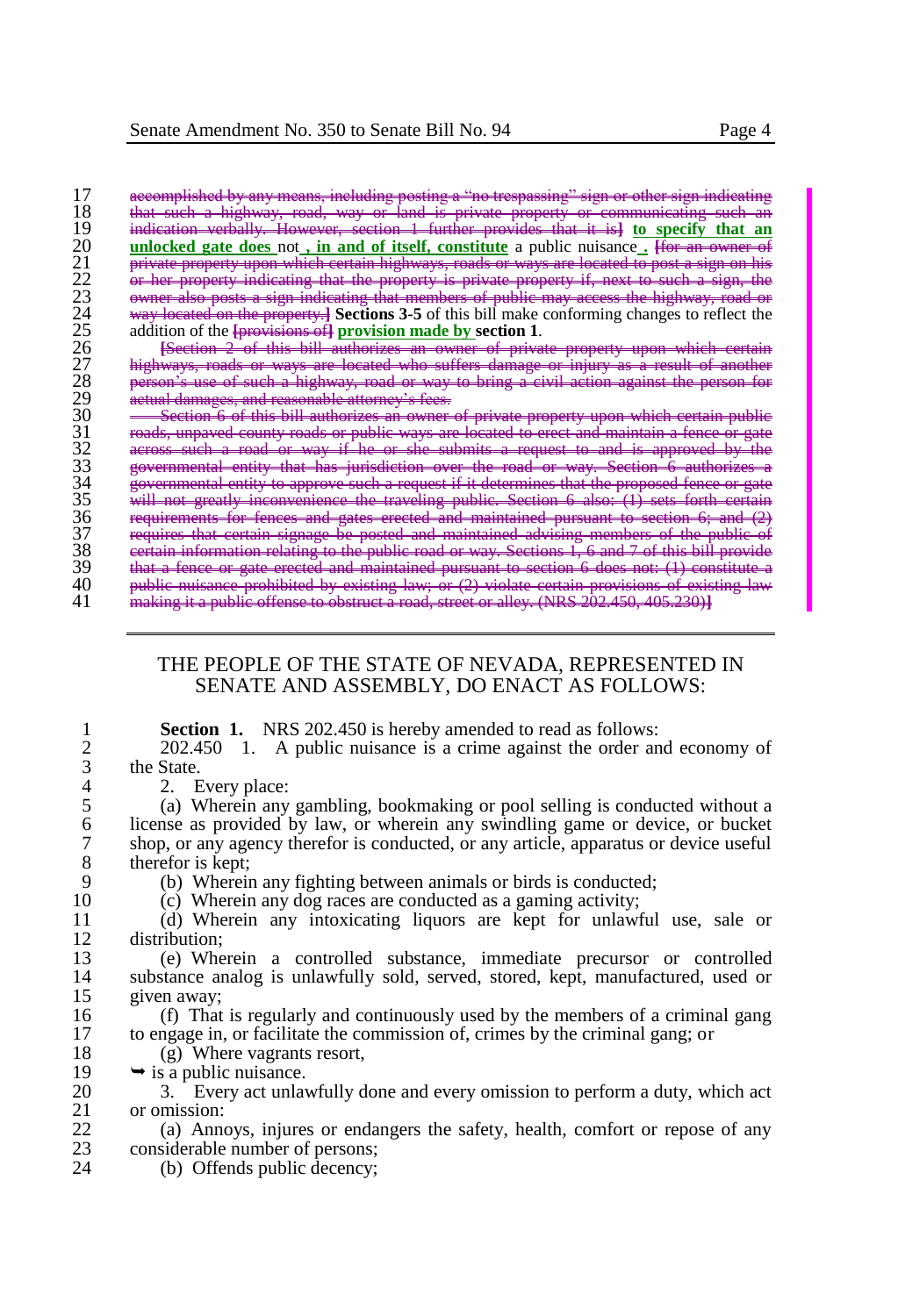(c) Unlawfully interferes with, befouls, obstructs or tends to obstruct, or renders dangerous for passage, a lake, navigable river, bay, stream, canal, ditch, millrace or basin, or a public park, square, street, alley, bridge, causeway or 4 highway; or<br>5 (d) In a

5 (d) In any way renders a considerable number of persons insecure in life or the 6 use of property,<br>  $7 \rightarrow$  is a public nu

 $7 \rightarrow$  is a public nuisance.<br>8  $4.$  A building or

8 4. A building or place which was used for the purpose of unlawfully<br>9 manufacturing a controlled substance, immediate precursor or controlled substance 9 manufacturing a controlled substance, immediate precursor or controlled substance<br>10 analog is a public nuisance if the building or place has not been deemed safe for 10 analog is a public nuisance if the building or place has not been deemed safe for habitation by the board of health and: 11 habitation by the board of health and:<br>12 (a) The owner of the building or

12 (a) The owner of the building or place allows the building or place to be used<br>13 for any purpose before all materials or substances involving the controlled 13 for any purpose before all materials or substances involving the controlled 14 substance, immediate precursor or controlled substance analog have been removed<br>15 from or remediated on the building or place by an entity certified or licensed to do 15 from or remediated on the building or place by an entity certified or licensed to do so: or  $\begin{array}{cc} 16 & \text{so; or} \\ 17 & \text{(b)} \end{array}$ 

17 (b) The owner of the building or place fails to have all materials or substances 18 involving the controlled substance, immediate precursor or controlled substance 19 analog removed from or remediated on the building or place by an entity certified<br>20 or licensed to do so within 180 days after the building or place is no longer used for 20 or licensed to do so within 180 days after the building or place is no longer used for<br>21 the purpose of unlawfully manufacturing a controlled substance, immediate 21 the purpose of unlawfully manufacturing a controlled substance, immediate originary or controlled substance analog 22 precursor or controlled substance analog.<br>23  $\frac{5}{1}$  It *Execut as otherwise provided* 

23 5. It *History as otherwise provided in subsection 6 and section 6 of this act*,  $\frac{24}{\pi}$  is a public nuisance for any person: 24 *it* is a public nuisance for any person:<br>25 (a) By force, threat or intimidation

25 (a) By force, threat or intimidation, or by fencing or otherwise enclosing, or by 26 any other unlawful means, to prevent or obstruct the free passage or transit over or 26 any other unlawful means, to prevent or obstruct the free passage or transit over or through any:  $\begin{array}{c} 27 \\ 28 \end{array}$  through any:

28 (1) Highway designated as a United States highway;<br>29 (2) Highway designated as a state highway pursuant

29 (2) Highway designated as a state highway pursuant to NRS 408.285;<br>30 (3) Main, general or minor county road designated pursuant to

30 (3) Main, general or minor county road designated pursuant to NRS 31 403.170;

32 (4) Public road, as defined in subsection 2 of NRS 405.191;<br>33 (5) Public wavel

33 (5) *[Public way;]*

34  $\frac{[(6)]}{(6)}$  State land or other public land; or 35  $\frac{(6)}{12}$  Land dedicated to public use:

 $\overline{(6)}$   $\overline{H(7)}$  Land dedicated to public use; or

36 (b) To knowingly misrepresent the status of or assert any right to the exclusive 37 (b) To knowingly misrepresent the status of or assert any right to the exclusive 37 use and occupancy of such a highway, road, *[way,]* state land or other public land or<br>38 land dedicated to public use *. Hy any means, including, without limitation, posting*  land dedicated to public use , *[by any means, including, without limitation, posting a "no trespassing" sign or other sign indicating that such a highway, road, way, state land or other public land or land dedicated to public use is private property or communicating such an indication verbally,]*

42  $\rightarrow$  if the person has no leasehold interest, claim or color of title, made or asserted in<br>43 sood faith, in or to the highway, road, **heavy** state land or other public land or land 43 good faith, in or to the highway, road,  $\frac{f_{\text{max}}}{f_{\text{max}}}$  state land or other public land or land dedicated to public use. dedicated to public use.

 6. *[It is] An unlocked gate does not , in and of itself, constitute a public nuisance . [for an owner of private property upon which a highway, road or public way described in subparagraphs (1) to (5), inclusive, of paragraph (a) of subsection 5 is located to post on his or her property, in a manner that would otherwise constitute a public nuisance pursuant to subsection 5, a sign indicating that the property is private property if, next to such a sign, the owner also posts a sign indicating that members of the public may access the highway, road or way.] 7.* Agricultural activity conducted on farmland consistent with good

53 agricultural practice and established before surrounding nonagricultural activities is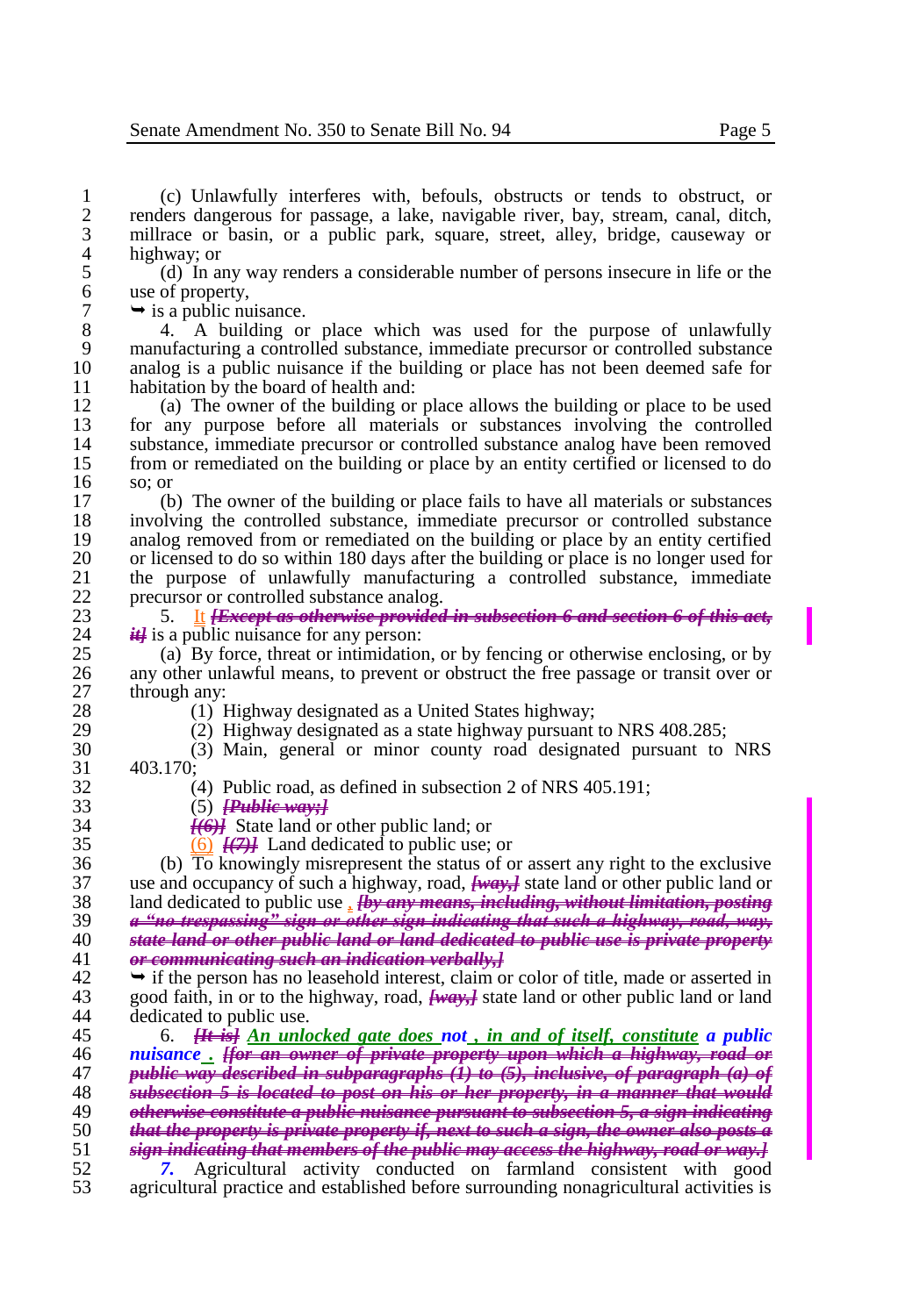1 not a public nuisance unless it has a substantial adverse effect on the public health 2 or safety. It is presumed that an agricultural activity which does not violate a 2 or safety. It is presumed that an agricultural activity which does not violate a 3 federal, state or local law, ordinance or regulation constitutes good agricultural 4 practice.<br> $\frac{4}{5}$  practice.

5 **[**7.**]** *8.* A shooting range is not a public nuisance with respect to any noise 6 attributable to the shooting range if the shooting range is in compliance with the provisions of all applicable statutes, ordinances and regulations concerning noise: 7 provisions of all applicable statutes, ordinances and regulations concerning noise:<br>8 (a) As those provisions existed on October 1, 1997, for a shooting range the

8 (a) As those provisions existed on October 1, 1997, for a shooting range that begins operation on or before October 1, 1997; or 9 begins operation on or before October 1, 1997; or<br>10 (b) As those provisions exist on the date

10 (b) As those provisions exist on the date that the shooting range begins operation for a shooting range in operation after October 1, 1997. 11 operation, for a shooting range in operation after October 1, 1997.<br>12  $\rightarrow$  A shooting range is not subject to any state or local law related

12  $\rightarrow$  A shooting range is not subject to any state or local law related to the control of noise that is adopted or amended after the date set forth in paragraph (a) or (b), as 13 noise that is adopted or amended after the date set forth in paragraph (a) or (b), as<br>14 applicable, and does not constitute a nuisance for failure to comply with any such 14 applicable, and does not constitute a nuisance for failure to comply with any such 15 aw.  $\begin{array}{cc} 15 & \text{law.} \\ 16 & \text{law.} \end{array}$ 

16 **[8.] 9.** A request for emergency assistance by a tenant as described in NRS 17 118A.515 and 118B.152 is not a public puisance. 17 118A.515 and 118B.152 is not a public nuisance.

18 **[9.]** *10*. As used in this section:<br>19 (a) "Board of health" has the mea

19 (a) "Board of health" has the meaning ascribed to it in NRS 439.4797.<br>20 (b) "Controlled substance analog" has the meaning ascribed to it

20 (b) "Controlled substance analog" has the meaning ascribed to it in NRS  $\frac{21}{22}$  453.043.

22 (c) "Criminal gang" has the meaning ascribed to it in NRS 193.168.<br>23 (d) "Immediate precursor" has the meaning ascribed to it in NRS 45

23 (d) "Immediate precursor" has the meaning ascribed to it in NRS 453.086.<br>24 (e)  $\frac{1000 \text{ m}}{4}$  examples way" means any way, including, without limitation, an ease

 (e) *["Public way" means any way, including, without limitation, an easement for public access or a public right-of-way, which is shown upon any plat, subdivision, addition, parcel map or record of survey of any county, city, town or portion thereof duly recorded or filed in the office of the county recorder, and which is not specifically therein designated as a private road or a nonpublic road, and any way which is described in a duly recorded conveyance as a public road or is reserved thereby for public road purposes or which is described by words of similar import. The term does not include a utility easement or any highway or road specified in subparagraphs (1) to (4), inclusive, of paragraph (a)*  $\frac{1}{3}$  *subsection 5. subsection 5.*

 $\frac{34}{35}$  **(f)** "Shooting range" has the meaning ascribed to it in NRS 40.140.<br>35 (f)  $\frac{1}{35}$  (f)  $\frac{1}{35}$  "State land" has the meaning ascribed to it in NRS 383.425

 $\overline{f}$  *[(g)]* "State land" has the meaning ascribed to it in NRS 383.425.

36 **Sec. 2. [Chapter 40 of NRS is hereby amended by adding thereto** 37 **section to read as follows:** 37 section to read as follows:<br>38 - If an owner of privation

 *If an owner of private property upon which a highway, road or public way*   $\frac{39}{46}$  *described in subparagraphs*  $(1)$  to  $(5)$ , inclusive, of paragraph (a) of subsection  $\frac{39}{4}$  of NRS 202.450 suffers damage or injury as a result of another person's use. *of NRS 202.450 suffers damage or injury as a result of another person's use of*  the highway, road or way, the owner may commence a civil action against *person to recover the actual damages suffered by the owner and reasonable attorney's fees.]* **(Deleted by amendment.)**

44 **Sec. 3.** NRS 244.363 is hereby amended to read as follows:

45 244.363 Except as otherwise provided in subsection 3 of NRS 40.140 and 46 subsection **[**7**]** *8* of NRS 202.450, the boards of county commissioners in their 47 respective counties may, by ordinance regularly enacted, regulate, control and 48 rotabilities as a public nuisance, excessive noise which is injurious to health or which 48 prohibit, as a public nuisance, excessive noise which is injurious to health or which<br>49 interferes unreasonably with the comfortable enjoyment of life or property within 49 interferes unreasonably with the comfortable enjoyment of life or property within the boundaries of the county. 50 the boundaries of the county.<br>51 **Sec. 4.** NRS 266.335 is

- 51 **Sec. 4.** NRS 266.335 is hereby amended to read as follows:<br>52 266.335 The city council may:
- 266.335 The city council may: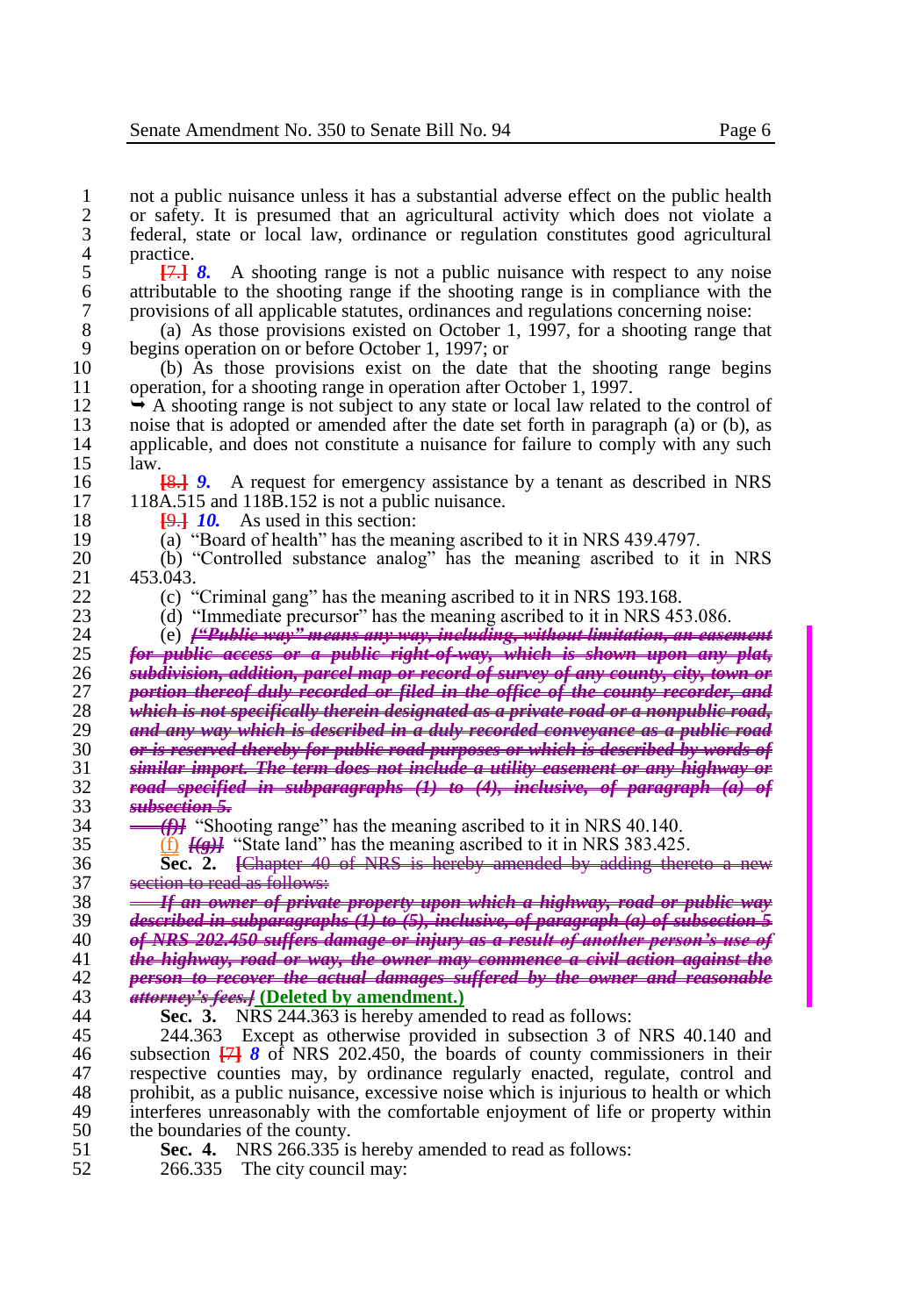1 1. Except as otherwise provided in subsections 3 and 4 of NRS 40.140 and 2 subsections  $\frac{17 \text{ and } 16.8 \text{ and } 9}$  of NRS 202.450, determine by ordinance what shall 2 subsections  $\frac{7}{7}$  and  $\frac{7}{7}$  *6, 8 and*  $\frac{9}{7}$  of NRS 202.450, determine by ordinance what shall be deemed nuisances.  $\frac{3}{4}$  be deemed nuisances.<br> $\frac{2}{5}$  Provide for the

4 2. Provide for the abatement, prevention and removal of the nuisances at the expense of the person creating, causing or committing the nuisances. 5 expense of the person creating, causing or committing the nuisances.<br>6 3. Provide that the expense of removal is a lien upon the prope

<sup>6</sup> 3. Provide that the expense of removal is a lien upon the property upon which<br><sup>7</sup> the nuisance is located. The lien must: 7 the nuisance is located. The lien must:<br>8 (a) Be perfected by recording wit

8 (a) Be perfected by recording with the county recorder a statement by the city<br>9 clerk of the amount of expenses due and unpaid and describing the property subject clerk of the amount of expenses due and unpaid and describing the property subject 10 to the lien.<br>11 (b) Be

 (b) Be coequal with the latest lien thereon to secure the payment of general  $\begin{array}{cc} 12 & \text{taxes.} \\ 13 & \text{(c)} \end{array}$ 

 (c) Not be subject to extinguishment by the sale of any property because of the 14 nonpayment of general taxes.<br>15 (d) Be prior and superio

 (d) Be prior and superior to all liens, claims, encumbrances and titles other 16 than the liens of assessments and general taxes.<br>17 4 Provide any other penalty or punish

 4. Provide any other penalty or punishment of persons responsible for the 18 nuisances.<br>19 **Sec.** 5

19 **Sec. 5.** NRS 268.412 is hereby amended to read as follows:<br>20 268.412 Except as otherwise provided in subsection 3 of

20 268.412 Except as otherwise provided in subsection 3 of NRS 40.140 and 21 subsection  $\frac{1718}{17}$  of NRS 202.450, the city council or other governing body of a city 21 subsection  $\frac{1}{2}$  *8* of NRS 202.450, the city council or other governing body of a city may by ordinance regularly enacted regulate control and prohibit as a public 22 may, by ordinance regularly enacted, regulate, control and prohibit, as a public<br>23 musance, excessive noise which is injurious to health or which interferes 23 nuisance, excessive noise which is injurious to health or which interferes<br>24 unreasonably with the comfortable enjoyment of life or property within the unreasonably with the comfortable enjoyment of life or property within the 25 boundaries of the city.<br>26 **Sec. 6.** <del>[Chapter</del>]

 **Sec. 6. [**Chapter 405 of NRS is hereby amended by adding thereto a new 27 section to read as follows:<br>28  $\frac{1}{2}$  An owner of priv

 *1. An owner of private property upon which a public road or way is located may erect and maintain a fence or gate across the public road or way if:*

 *(a) The owner submits a request to the governmental entity which has jurisdiction over the public road or way; and*

*(b) The governmental entity approves the request pursuant to subsection 2.* 

 *2. A governmental entity may approve a request submitted by an owner pursuant to subsection 1 if the governmental entity determines that the proposed fence or gate will not greatly inconvenience the traveling public. The governmental entity may impose such conditions on the erection and maintenance of the fence or gate as it determines necessary for the safety and* 

 *convenience of the traveling public. 3. If an owner erects and maintains a fence across a public road or way pursuant to this section, the owner shall maintain a gate at a location on the property through which members of the public may access the public road or way.*

| 43 | <b>4. Any gate erected and maintained across a public road or way pursuant to</b>                                                               |
|----|-------------------------------------------------------------------------------------------------------------------------------------------------|
| 44 | this section must be kept unlocked and in such condition as to allow members of                                                                 |
|    | $A = \frac{1}{2}$ $A = \frac{1}{2}$ $A = \frac{1}{2}$ $A = \frac{1}{2}$ $A = \frac{1}{2}$ $A = \frac{1}{2}$ $A = \frac{1}{2}$ $A = \frac{1}{2}$ |

*the public to access the road or way without unnecessary delay.*

*5. A conspicuous sign must be posted and maintained upon each gate* 

 *described in subsections 3 and 4 which advises the reader that: (a) A public road or way is located on the property;*

*(b) Members of the public may access the public road or way; and*

*(c) Members of the public who access the public road or way through the* 

*gate must, if the gate was shut before passing through it, shut the gate after such* 

 *passage, and must otherwise leave the property in the same condition as when they entered.*